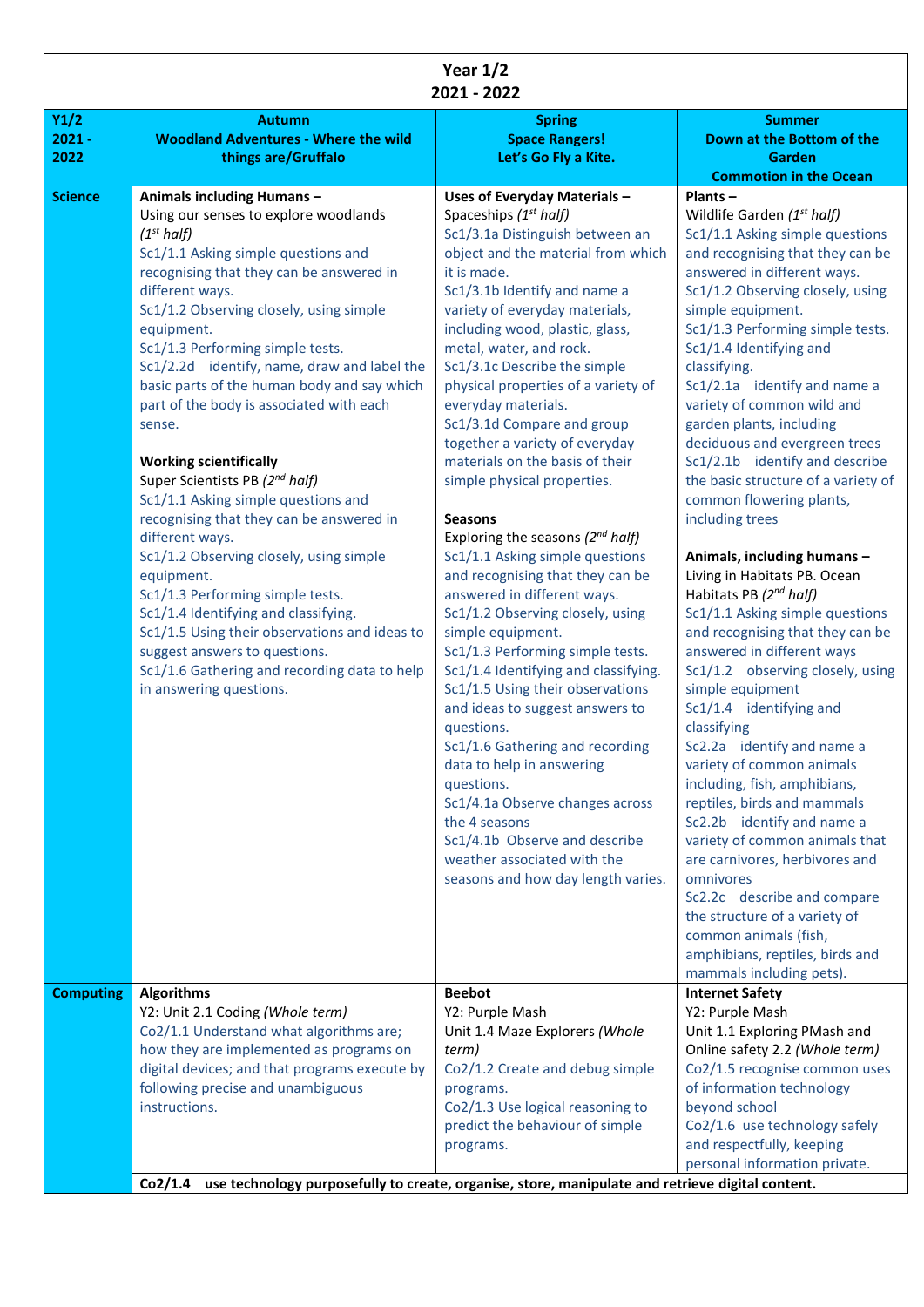| <b>History</b> | Changes within living memory - Childhood                                                       | Significant event within living                                               | Significant events, people aand                                    |
|----------------|------------------------------------------------------------------------------------------------|-------------------------------------------------------------------------------|--------------------------------------------------------------------|
|                | Now and Then (PB) (2nd half)                                                                   | $memory -$                                                                    | places in their own locality -                                     |
|                | Hi1/1.1 Changes within living memory.                                                          | Moon Landing Astronauts (1st half)                                            | Grace Darling (1 <sup>st</sup> half)                               |
|                | Hi1/1.2 Events beyond living memory that                                                       | Hi1/1.2 Events beyond living                                                  | Hi1/1.3 Significant historical                                     |
|                | are significant nationally or globally<br>Hi1/1.3 The lives of significant individuals in      | memory that are significant                                                   | events, people and places in their<br>own locality.                |
|                | the past                                                                                       | nationally or globally Hi1/1.3 The<br>lives of significant individuals in the | Hi /1.3 Lives of significant                                       |
|                |                                                                                                | past                                                                          | individuals.                                                       |
| Geography      | Map Makers – PB $(1^{st}$ half)                                                                | Weather Patterns - PB $(2^{nd}$ half)                                         | Seas and Coasts - PB $(2^{nd} half)$                               |
|                | Ge 1 - Name, locate and identify                                                               | Identify seasonal and daily weather                                           | Ge1/1.1a Name and locate the                                       |
|                | characteristics of the four countries and                                                      | patterns in the United Kingdom                                                | world's 7 continents and 5                                         |
|                | capital cities of the United Kingdom and its                                                   | and the location of hot and cold                                              | oceans                                                             |
|                | surrounding seas.                                                                              | areas of the world in relation to the                                         | Ge1/1.1b Name, locate and                                          |
|                | Ge 1 - use basic geographical vocabulary to                                                    | Equator and the North and South                                               | identify characteristics of UK &                                   |
|                | refer to key human features, including: city,                                                  | Poles.                                                                        | surrounding seas                                                   |
|                | town, village, factory, farm, house, office,                                                   | Use basic geographical vocabulary                                             | Ge1/1.2a Understand                                                |
|                | port, harbour and shop                                                                         | to refer to key physical features,                                            | geographical similarities and                                      |
|                | Ge 1 - use simple compass and locational and                                                   | including: beach, cliff, coast, forest,                                       | differences through studying the                                   |
|                | directional language [for example, near and                                                    | hill, mountain, sea, ocean, river,                                            | human and physical geography of                                    |
|                | far; left and right], to describe the location of                                              | soil, valley, vegetation, season and                                          | a small area of the United                                         |
|                | features and routes on a map                                                                   | weather                                                                       | Kingdom, and of a small area in a                                  |
|                | Ge 1 - use aerial photographs and plan                                                         |                                                                               | contrasting non-European                                           |
|                | perspectives to recognise landmarks and                                                        |                                                                               | country.                                                           |
|                | basic human and physical features; devise a                                                    |                                                                               | Ge1/1.3b Use basic geographical                                    |
|                | simple map; and use and construct basic                                                        |                                                                               | vocabulary to refer to key                                         |
|                | symbols in a key                                                                               |                                                                               | physical and human features.                                       |
|                | Ge 1 - use simple fieldwork and observational<br>skills to study the geography of their school |                                                                               | Ge1/1.4a Use world maps,<br>atlases                                |
|                | and its grounds and the key human and                                                          |                                                                               |                                                                    |
|                | physical features its surrounding                                                              |                                                                               |                                                                    |
|                |                                                                                                |                                                                               |                                                                    |
|                |                                                                                                |                                                                               |                                                                    |
|                | environment.                                                                                   |                                                                               |                                                                    |
| D.T.           | Textiles – Christmas crafts – $(2^{nd}$ half)                                                  | Mechanism $(1^{st}$ half)<br>Make a vehicle with wheels based                 | Design and make $(1^{st}$ half)<br>mini-beast homes                |
|                | DT1/1.1a design purposeful, functional,<br>appealing products for themselves and other         | on exploring - moon buggy (1 <sup>st</sup> half)                              | DT1 Design purposeful,                                             |
|                | users based on design criteria                                                                 | DT1/1.1b Generate, develop and                                                | functional and appealing                                           |
|                | DT1/1.2b select from and use a wide range                                                      | communicate ideas through                                                     | products based on a design                                         |
|                | of materials and components, including                                                         | talking, drawing.                                                             | criteria.                                                          |
|                | construction materials, textiles and                                                           | DT1/1.2a Select and use a range of                                            | DT1 Select and use a range of                                      |
|                | ingredients, according to their                                                                | tools and equipment to                                                        | tools and equipment.                                               |
|                | characteristics.                                                                               | perform practical tasks.                                                      | DT1 Explore and evaluate a range                                   |
|                |                                                                                                | DT1/1.2b Select and use a wide                                                | of existing products.                                              |
|                |                                                                                                | range of materials and                                                        | DT1 Evaluate their finished                                        |
|                |                                                                                                | components, including                                                         | products                                                           |
|                |                                                                                                | construction materials.                                                       |                                                                    |
|                |                                                                                                | DT1/1.3b Evaluate their products<br>against design criteria.                  |                                                                    |
|                |                                                                                                | DT1/1.4a Build structures,                                                    |                                                                    |
|                |                                                                                                | exploring how they can be made                                                |                                                                    |
|                |                                                                                                | stronger, stiffer and more stable/                                            |                                                                    |
|                |                                                                                                | DT1/1.4b Explore and                                                          |                                                                    |
|                |                                                                                                | use mechanisms, in their products.                                            |                                                                    |
| <b>Art and</b> | Mother Nature Designer - $(1^{st}$ half)                                                       | Kite Art – $(2^{nd} half)$                                                    | Transient art $(1^{st}$ half)                                      |
| <b>Design</b>  | Ar1/1.1 to use a range of materials                                                            | $Ar1/1.1$ to use a range of                                                   | $Ar1/1.1$ to use a range of                                        |
|                | creatively to design and make products                                                         | materials creatively to design and                                            | materials creatively to design                                     |
|                | Ar1/1.2 to use drawing, painting and                                                           | make products                                                                 | and make products                                                  |
|                | sculpture to develop and share their ideas,                                                    | Ar1/1.3 To develop a wide range                                               | Ar1/1.3 To develop a wide range                                    |
|                | experiences and imagination                                                                    | of art and design techniques in<br>using colour, pattern, texture, line,      | of art and design techniques in<br>using colour, pattern, texture, |